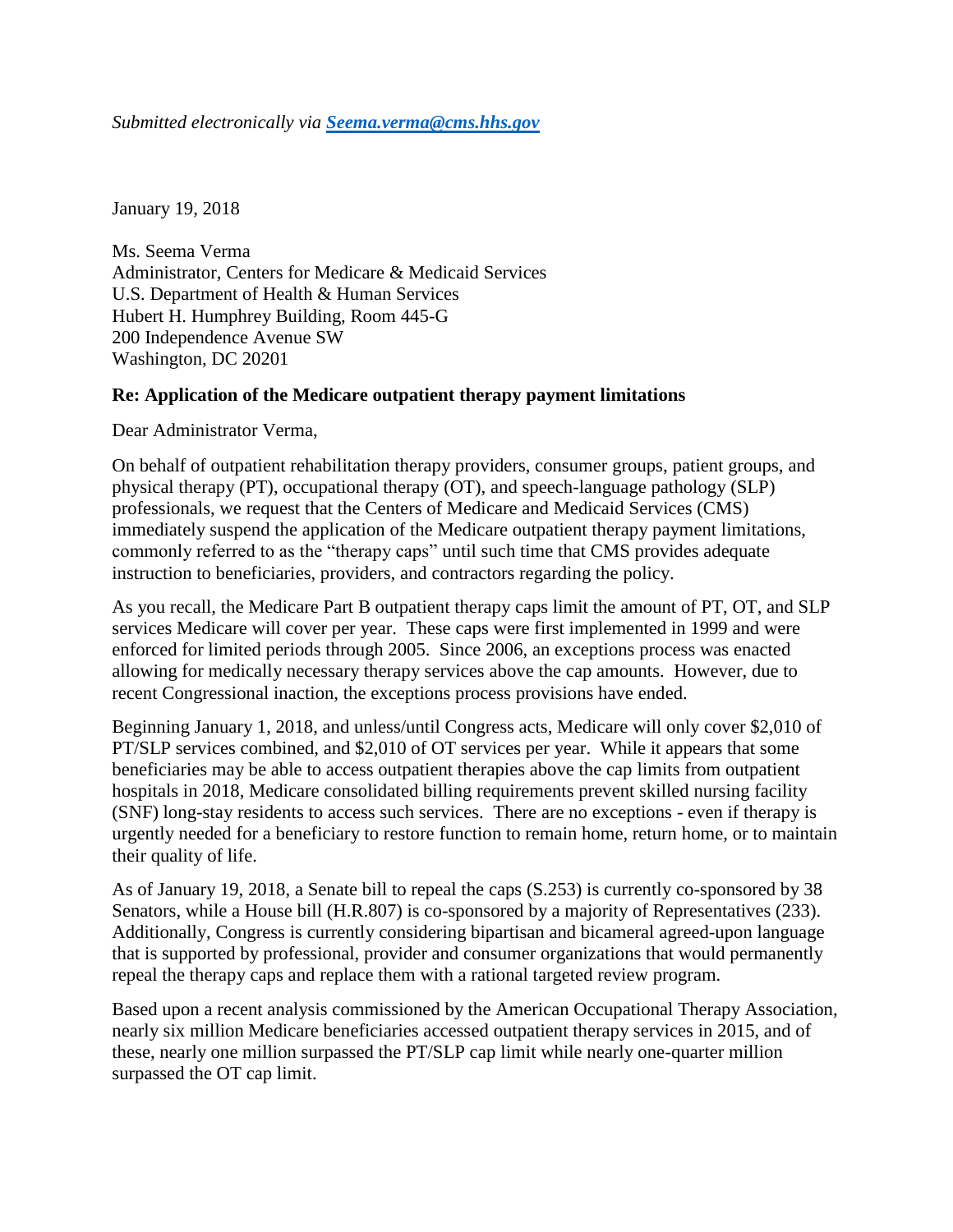Medicare beneficiaries that require extended outpatient therapy services typically have mobility deficits and multiple chronic conditions. This often puts them at higher risk for further deterioration without periodic skilled therapy services to restore or maintain function in domains such as mobility, self-care, swallowing, and communication. Many beneficiaries with such complex and chronic conditions may reach their annual cap limits within weeks of starting therapy, which if untreated, may result in avoidable functional decline and costlier inpatient, post-acute, and long-term care.

Since early December 2017, many of our stakeholder organizations have contacted CMS and its contractors requesting information on how the therapy caps would be applied in 2018. On January 16, on its Fee-For-Service Provider webpage<sup>1</sup>, CMS announced that it is *"...taking steps to limit the impact on Medicare beneficiaries by holding claims affected by the therapy caps exceptions process expiration for a short period of time beginning on January 1, 2018."* Similar announcements were issued by several Medicare Administrative Contractors (MACs) as well. We appreciate the further clarification released on January  $17<sup>th</sup>$  related to the use of the KX modifier and the holding of claims. While this action may provide an additional two weeks for Congress to address the therapy cap policy legislatively to restore this important benefit to Medicare beneficiaries, we do not believe it is a sufficient action.

As of today, nothing has been posted on the Medicare.gov website indicating to beneficiaries that the therapy caps now apply without an exceptions process. Additionally, there is insufficient guidance on the CMS.gov website instructing providers on how to issue appropriate beneficiary notifications of noncoverage (ABN) when the \$2,010 cap has been reached when there is no exceptions process. For example, the CMS Therapy Caps ABN [FAQ document](https://www.cms.gov/Medicare/Billing/TherapyServices/Downloads/ABN-Noncoverage-FAQ.pdf) provides the following inaccurate guidance:

*Q6: For services above the cap that are medically reasonable and necessary, can a provider transfer liability to a beneficiary? A6: No, Medicare covers therapy services above the cap that are medically reasonable and necessary. The beneficiary would be liable for applicable co-pays and deductibles.*

Additionally, several of our coalition members report that providers have been receiving conflicting and inaccurate information from their Medicare Administrative Contractors (MACs) regarding whether hospitals or critical access hospitals are exempt from the therapy caps in 2018.

As you can see, there is a great deal of uncertainty regarding the application of the Medicare outpatient therapy caps in 2018, and due to Congressional inaction, CMS has not had adequate time to educate consumers, providers, or the MACs regarding how the therapy caps will be applied in 2018. In the past, the agency has suspended application of the caps pending clarification of the policy, so that beneficiary access to necessary services is maintained, and beneficiaries and providers are not unfairly penalized due to the current lack of updated policy guidance.

 $\overline{\phantom{a}}$ 

<sup>1</sup> <https://www.cms.gov/Center/Provider-Type/All-Fee-For-Service-Providers-Center.html>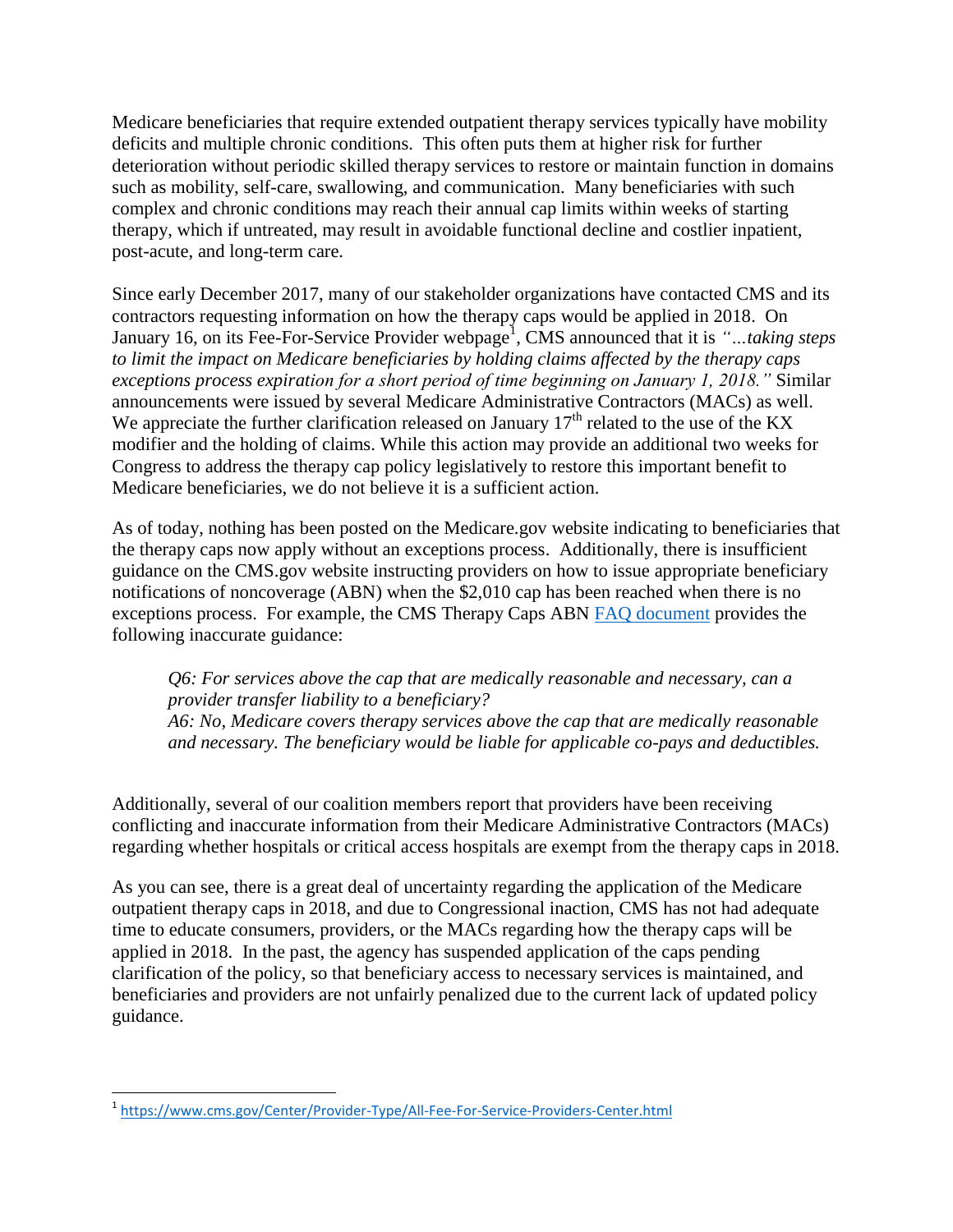In summary, until the disruptive therapy cap policy is addressed by Congress, we request that CMS immediately suspend application of the Medicare outpatient therapy caps until such time that CMS and its contractors provide adequate instruction to beneficiaries, providers, and contractors regarding the policy.

Thank you in advance for your timely consideration of and response to this request.

Sincerely,

## AARP

American College of Rheumatology American Health Care Association American Heart Association/American Stroke Association American Hospital Association American Medical Rehabilitation Providers Association American Occupational Therapy Association American Physical Therapy Association American Speech–Language–Hearing Association Amputee Coalition Arthritis Foundation Brain Injury Association of America Center for Medicare Advocacy Easterseals Falling Forward Foundation Focus on Therapeutic Outcome, Inc. Hydrocephalus Association Jewish Federation Leading Age Medicare Rights Center The Michael J Fox Foundation for Parkinson's Research National Association for the Support of Long Term Care National Association of Rehabilitation Providers and Agencies National Center for Assisted Living National Disability Rights Network National MS Society National Stroke Association National Stroke Association Private Practice Section of the American Physical Therapy Association Society for Post-Acute and Long-Term Care Medicine The ALS Association United Spinal Association

CC: Chairman Greg Walden Ranking Member Frank Pallone, Jr.